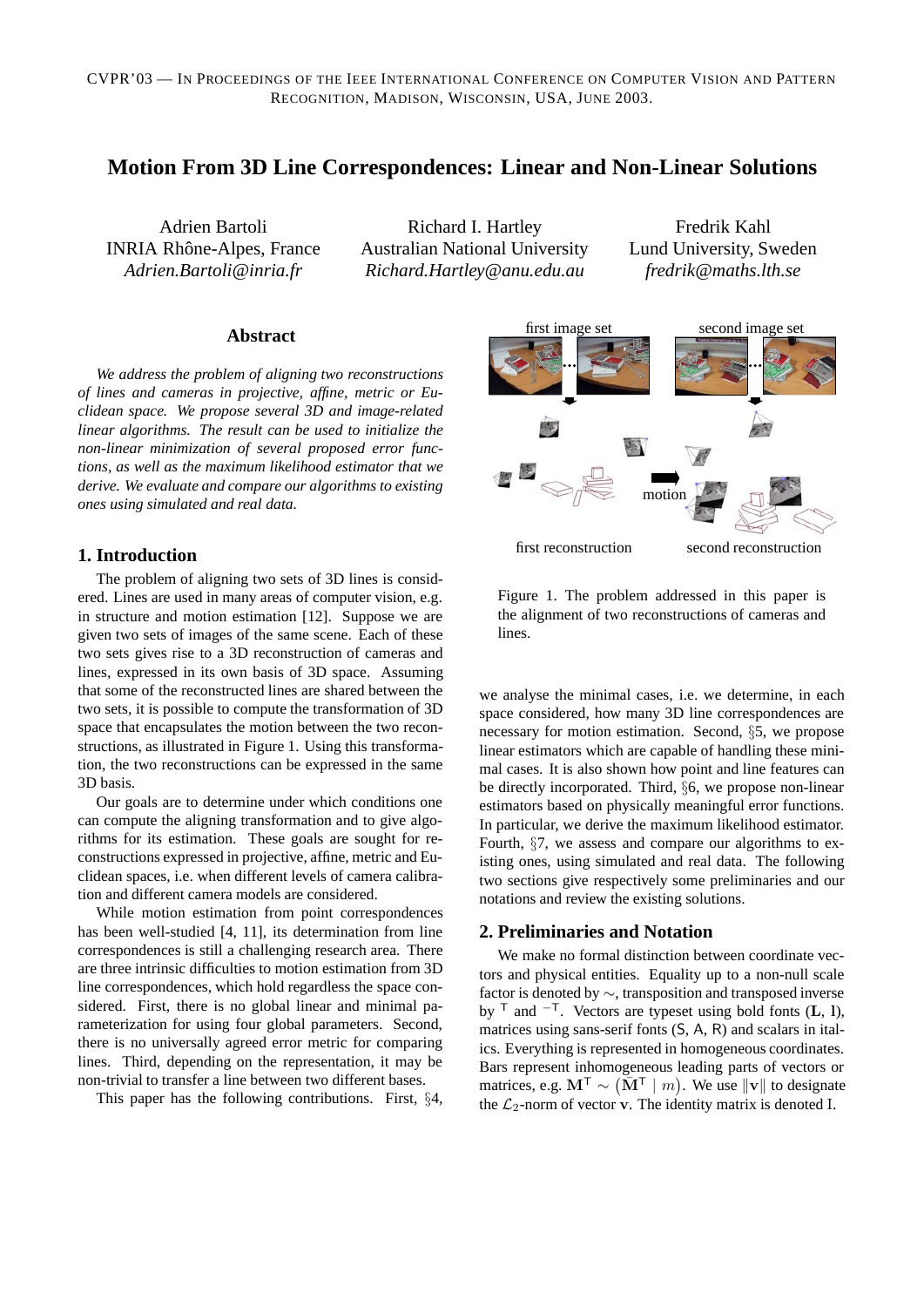**Scene settings.** We consider two sets of reconstructed cameras and 3D lines. A different basis is attached to each of these two sets. Entities relative to the second set are followed by a prime. The first set contains  $n$  cameras, denoted by  $P_i$ ,  $i \in \{1, \ldots, n\}$ . The second set contains n' cameras, denoted by  $P'_{i'}$ ,  $i' \in \{1, ..., n'\}$ . We assume that m line correspondences are given between the two reconstructions. Their Plücker coordinates (see below) are denoted by  $\mathbf{L}_j \leftrightarrow \mathbf{L}'_j, j \in \{1, \ldots, m\}.$ 

**Usual motion representation.** A change of basis in projective, affine, metric and Euclidean spaces is conveniently represented by homogeneous  $(4 \times 4)$  matrices, see e.g. [10, p.59]. The forms of these matrices are summarized in Table 1. In the general case, we use a  $(4 \times 4)$  *generic motion matrix*, denoted by T.

| projective   | affine    | metric                       | Euclidean  |
|--------------|-----------|------------------------------|------------|
| homography   | affinity  | similarity                   | rigidity   |
| $H$ , 15 dof | A. 12 dof | $S, 7$ dof                   | $D, 6$ dof |
| $h_1$        | (3)       | .sR t.<br>$\mathbf{0}_{(3)}$ | ί3         |

Table 1. Transformations in different spaces and their usual representations. Note that R denotes a 3D rotation.

**Plücker line coordinates.** Given two 3D points **M<sup>T</sup>** ∼  $(\overline{\mathbf{M}}^T \mid m)$  and  $\mathbf{N}^T \sim (\overline{\mathbf{N}}^T \mid n)$  one can form the Plücker  $(\bar{\mathbf{M}}^{\mathsf{T}} \mid m)$  and  $\mathbf{N}^{\mathsf{T}} \sim (\bar{\mathbf{N}}^{\mathsf{T}} \mid n)$ , one can form the Plücker coordinates of the line joining them as an homogeneous 6coordinates of the line joining them as an homogeneous 6 vector  $\mathbf{L}^T \sim (\mathbf{a}^T | \mathbf{b}^T)$  defined by  $\mathbf{a} = \mathbf{M} \times \mathbf{N}$  and  $\mathbf{b} = m\mathbf{N} - n\mathbf{M}$ , see e.g. [10, p.53]. Note that other choices of  $m\bar{N} - n\bar{M}$ , see e.g. [10, p.53]. Note that other choices of constructing 6-vectors of Plücker coordinates are possible. Every choice goes with a bilinear constraint that 6-vectors have to satisfy in order to represent valid line coordinates. For our definition, the constraint is  $\mathbf{a}^T \mathbf{b} = 0$ .

Perspective projection matrix for Plücker line coordi**nates.** Given a standard  $(3 \times 4)$  perspective projection matrix P ∼ ( $\bar{P}$  | **p**), a (3 × 6) matrix projecting Plücker line coordinates  $[1, 6]$  is given by:

$$
\widetilde{\mathsf{P}} \sim (\det(\bar{\mathsf{P}})\bar{\mathsf{P}}^{-\mathsf{T}} \mid [\mathbf{p}]_{\times} \bar{\mathsf{P}}).
$$
 (1)

**The 3D line motion matrices.** Given a usual  $(4 \times 4)$  motion matrix T  $\sim \begin{pmatrix} \bar{\tau} & \mathbf{t}_1 \\ \mathbf{t}_2^{\mathsf{T}} & t \end{pmatrix}$ ), a  $(6 \times 6)$  matrix called the 3D line motion matrix [1] is given by:

$$
\widetilde{\mathsf{T}} \sim \begin{pmatrix} \det(\overline{\mathsf{T}}) \overline{\mathsf{T}}^{-\mathsf{T}} & [\mathbf{t}_1] \times \overline{\mathsf{T}} \\ -\overline{\mathsf{T}}[\mathbf{t}_2] \times & t \overline{\mathsf{T}} - \mathbf{t}_1 \mathbf{t}_2^{\mathsf{T}} \end{pmatrix} . \tag{2}
$$

Corresponding lines  $L \leftrightarrow L'$  represented by Plücker line coordinates are related by  $\mathbf{L}' \sim \widetilde{\mathbf{T}} \mathbf{L}$ .

### **3. Previous Work**

In [1], methods for homography estimation based on the 3D line homography matrix <sup>H</sup> are proposed. The first one, "3DLMM LIN 3D", is based on a linear minimization of an algebraic distance between each  $L'$  and the corresponding <sup>H</sup>**L**, over the 36 entries of <sup>H</sup>. The recovered <sup>H</sup> does not therefore satisfy Equation (2) and subsequently it needs to be adjusted to represent a valid motion. One of the problems with this method is that, since 36 unknowns are involved, 7 line correspondences are necessary, which is more than the minimum 5 (see §4). The other linear methods given in [1] all require a minimum of 7 line correspondences.

Several non-linear methods are proposed in [1]. The most reliable one, "3DLMM NLIN 2D", consists in minimizing the discrepancy between the reprojection of each <sup>H</sup>**L** in the second set of images and the corresponding image points defining the line.

Methods 3DLMM LIN 3D and 3DLMM NLIN 2D are compared to ours in §7.

### **4. Minimal Cases**

We analyse minimal cases for motion estimation from 3D line correspondences, i.e. we seek the minimum number of line correspondences giving enough constraints to estimate the motion.

Since each line correspondence provides four constraints, it is necessary to have at least four lines to constrain the 15 degrees of freedom in a homography. However, that is not enough, an additional line is needed. This result is explained by the existence of a one-dimensional family of isotropies, mapping any group of four 3D lines onto itself [3, 5, 9]. This family of isotropies does not exist in the affine, metric and Euclidean spaces. Therefore, the minimal number of lines is straightforward to establish in these cases. They are summarized in Table 2.

| projective | affine | metric | Euclidean |
|------------|--------|--------|-----------|
|            |        |        |           |

Table 2. Minimal cases for motion estimation from 3D line correspondences.

## **5. Linear Estimators 5.1. Deriving 3D Constraints**

We show how to derive linear constraints on the generic motion matrix <sup>T</sup>. Consider one line correspondence **L** <sup>↔</sup>  $\mathbf{L}'$ . The idea is to use a different representation for  $\mathbf{L}$  and for  $\mathbf{L}'$ . In particular, we know that the usual motion rep for **L'**. In particular, we know that the usual motion rep-<br>resentation is well-suited to the transfer of points or planes resentation is well-suited to the transfer of points or planes between bases. This suggests to represent **L** by a set of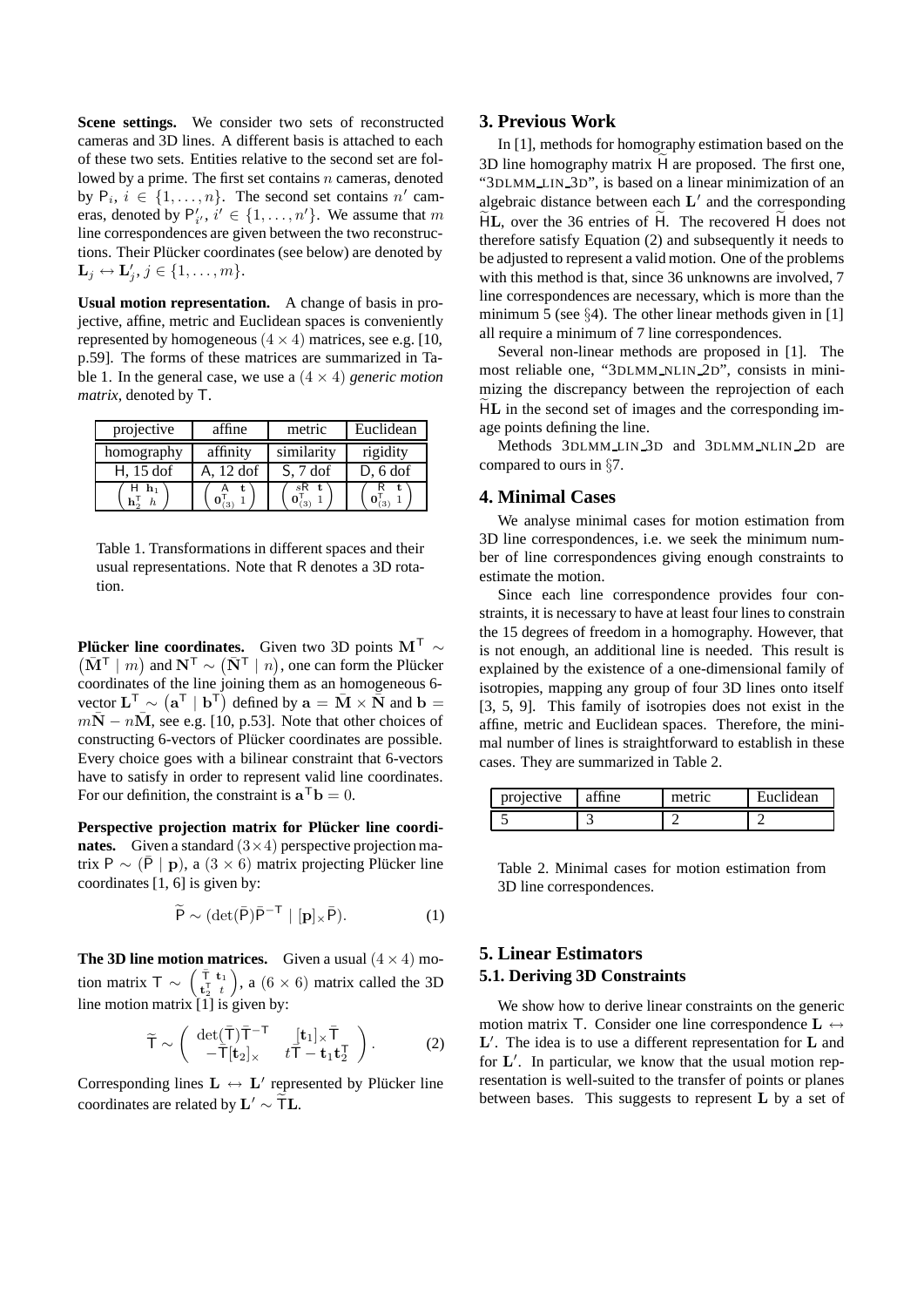points  $\mathbf{Q}_k \in \mathbf{L}$ . The corresponding points  $\mathbf{Q}_k^t$  in the second hasis can be written as a linear function (in homogeneous basis can be written as a linear function (in homogeneous coordinates) of the motion matrix:  $Q'_k \sim TQ_k$ . Since **L**<br>and L' are corresponding it follows  $Q' \in L'$ and **L**' are corresponding, it follows  $\mathbf{Q}_k' \in \mathbf{L}'$ .<br>The goal is now to express these constraints

The goal is now to express these constraints by equations linear in the entries of T. For that purpose, let  $\pi'_l \ni L'$  be a set of planes. We have  $O' \in \pi'$  which is algebraically a set of planes. We have  $\mathbf{Q}'_k \in \pi'_l$ , which is algebraically expressed by: expressed by:

$$
\left(\mathbf{T}\mathbf{Q}_k\right)^{\mathsf{T}}\boldsymbol{\pi}'_l=0,\tag{3}
$$

which is linear in the entries of T. When r points  $\mathbf{Q}_k \in \mathbf{L}$ and s planes  $\pi'_l \ni L'$  are considered, we obtain a set of rs<br>equations. Note that as said in 84, at most 4 of them are equations. Note that, as said in §4, at most 4 of them are independent.

**Choosing the**  $\mathbf{Q}_k$  **<b>and the**  $\pi'_l$ . To use the constraint in (3) one needs to provide the points  $\mathbf{Q}_l \in \mathbf{L}$  and the planes (3), one needs to provide the points  $\mathbf{Q}_k \in \mathbf{L}$  and the planes  $\pi'_{l} \ni L'$ . For example, the span representation of **L** provides two points, and similarly, the nullspace representation of  $\mathbf{L}'$  provides two planes. It is clear that the more the  $\mathbf{Q}_k$ are widely spread in the scene space, and the more the  $\pi'_{l}$ are well-distributed around the lines, the more stable the estimation will be. A possible choice is to use as  $\mathbf{Q}_k$  the reconstructed image points, and as  $\pi'$ <sub>l</sub> the viewing planes.

**Using other features.** Other feature correspondences, namely point and plane correspondences provide constraints on the motion. These constraints can be expressed as linear equations on the entries of the generic motion matrix T [4], and mixed with the above-derived constraints.

#### **5.2. Deriving Image-Related Constraints**

Following the previous derivation, we define a set of points  $\mathbf{Q}_k$  ∈ **L**, and their correspondences  $\mathbf{Q}'_k$  ∼  $\mathbf{TQ}_k$  in the second basis. A similar goal as previously is sought; we the second basis. A similar goal as previously is sought: we want to express the constraints  $\mathbf{Q}'_k \in \mathbf{L}'$  with equations lin-<br>ear in the entries of  $\mathbf{T}$ . The difference is that we want these ear in the entries of T. The difference is that we want these constraints to be image-based. For that purpose, we consider the second set of cameras  $P'_{i'}$ . Since perspective projection preserves incidence relations, we have  $P'_i, Q'_k \in I'_i$ , where  $I'$  is the image of  $I'_i$  into camera  $P'_i$ . This is algewhere  $\mathbf{l}'_i$  is the image of  $\mathbf{L}'$  into camera  $\mathbf{P}'_i$ . This is algebraically expressed by: braically expressed by:

$$
\mathbf{l}'_{i'}^{\mathsf{T}} \mathsf{P}'_{i'} \mathsf{T} \mathbf{Q}_k = 0, \tag{4}
$$

which is linear in the entries of T. When r points  $Q_k \in L$ and  $n'$  images are considered, we obtain a set of  $rn'$  equations. The constraints (4) can be written as a linear system for the entries of the generic motion matrix T.

#### **5.3. Homography Estimation**

We show how an homography can be estimated based on the 3D or the image-related constraints previously derived.

#### **5.3.1 Using 3D Constraints**

One can replace the generic motion  $\top$  in Equation (3) by a homography matrix H. Each line correspondence provides rs equations (r is the number of points  $Q_k \in L$  and s is the number of planes  $\pi'_l \ni L'$  considered). For m line corre-<br>spondences we derive the linear system  $\Gamma$ spondences, we derive the linear system  $\Gamma_{(mrs \times 16)} \cdot \mathbf{h}_{(16)} =$  $\mathbf{0}_{(mrs)}$ , where:

$$
\Gamma \sim \left( \pi'_{l1} \mathbf{Q}_k^{\mathsf{T}} \quad \pi'_{l2} \mathbf{Q}_k^{\mathsf{T}} \quad \pi'_{l3} \mathbf{Q}_k^{\mathsf{T}} \quad \pi'_{l4} \mathbf{Q}_k^{\mathsf{T}} \right), \quad (5)
$$

and **<sup>h</sup>** is the row-wise vectorization of <sup>H</sup>, i.e. **<sup>h</sup>**<sup>T</sup> <sup>∼</sup>  $(\mathbf{h}_1^{\mathsf{T}} \mid \mathbf{h}_2^{\mathsf{T}} \mid \mathbf{h}_3^{\mathsf{T}} \mid \mathbf{h}_4^{\mathsf{T}})$ . In practice, due to noise in measurements, the rank of matrix Γ is 16. We minimize the error function  $\|\Gamma h\|^2$ . The entries of matrix H are defined up to a free scale factor. We fix this free scale by adding the cona free scale factor. We fix this free scale by adding the constraint  $\|\mathbf{h}\|^2 = 1$ . The solution for **h** is given by the singular vector associated to the smallest singular value of  $\Gamma$  [8] vector associated to the smallest singular value of Γ [8].

**Error analysis.** Minimizing an error in projective space is not meaningful. The error measured is therefore purely algebraic. The previously described method consists of minimizing:

$$
\|\mathbf{\Gamma}\mathbf{h}\|^2 = \cdots + \|(\mathbf{H}\mathbf{Q}_k)^{\mathsf{T}}\boldsymbol{\pi}'_l\|^2 + \cdots
$$

This error metric depends on the free scales of points  $\mathbf{Q}_k$ and planes  $\pi_l'$ .

#### **5.3.2 Using Image-Related Constraints**

We replace the generic motion matrix  $\top$  in Equation (4) by H. Each line correspondence provides  $rn'$  equations, where r is the number of points  $\mathbf{Q}_k$  and n' the number of images. When  $m$  line correspondences are considered, we derive the linear system  $\gamma_{(mrn' \times 16)} \cdot \mathbf{h}_{(16)} = \mathbf{0}_{(mrn')}$ , where:

$$
\gamma \sim \left( \mathbf{1}_{i'}^{\prime \top} \mathbf{p}_{i' \mathbf{1}}^{\prime} \mathbf{Q}_{k}^{\top} - \mathbf{1}_{i'}^{\prime \top} \mathbf{p}_{i' \mathbf{2}}^{\prime \prime} \mathbf{Q}_{k}^{\top} - \mathbf{1}_{i'}^{\prime \top} \mathbf{p}_{i' \mathbf{3}}^{\prime} \mathbf{Q}_{k}^{\top} - \mathbf{1}_{i'}^{\prime \top} \mathbf{p}_{i' \mathbf{4}}^{\prime} \mathbf{Q}_{k}^{\top} \right).
$$
\n(6)

As in the 3D case the rank of A is 16 and we minimize the error function  $\|\gamma h\|^2$  under the constraint  $\|\mathbf{h}\|^2 = 1$ . The solution is the singular vector of matrix  $\alpha$  associated to its solution is the singular vector of matrix  $\gamma$  associated to its smallest singular value.

**Error analysis.** By mimicking the reasoning of the 3D case, it follows that the error function minimized is

$$
\|\gamma \mathbf{h}\|^2 = \cdots + \|\mathbf{l}'_{i'}^{\mathsf{T}} \mathsf{P}'_{i'} \mathsf{H} \mathbf{Q}_k\|^2 + \cdots.
$$

Define the algebraic 2D point-to-line distance:

$$
d_a^2(\mathbf{q}, \mathbf{l}) = (\mathbf{q}^\mathsf{T} \mathbf{l})^2. \tag{7}
$$

The error function is equivalent to:

$$
\sum_{j=1}^{j=m} \sum_{k=1}^{k=r} \sum_{i'=1}^{i'=n'} d_a^2 (P'_{i'}HQ_{kj}, I'_{i'j}),
$$
\n(8)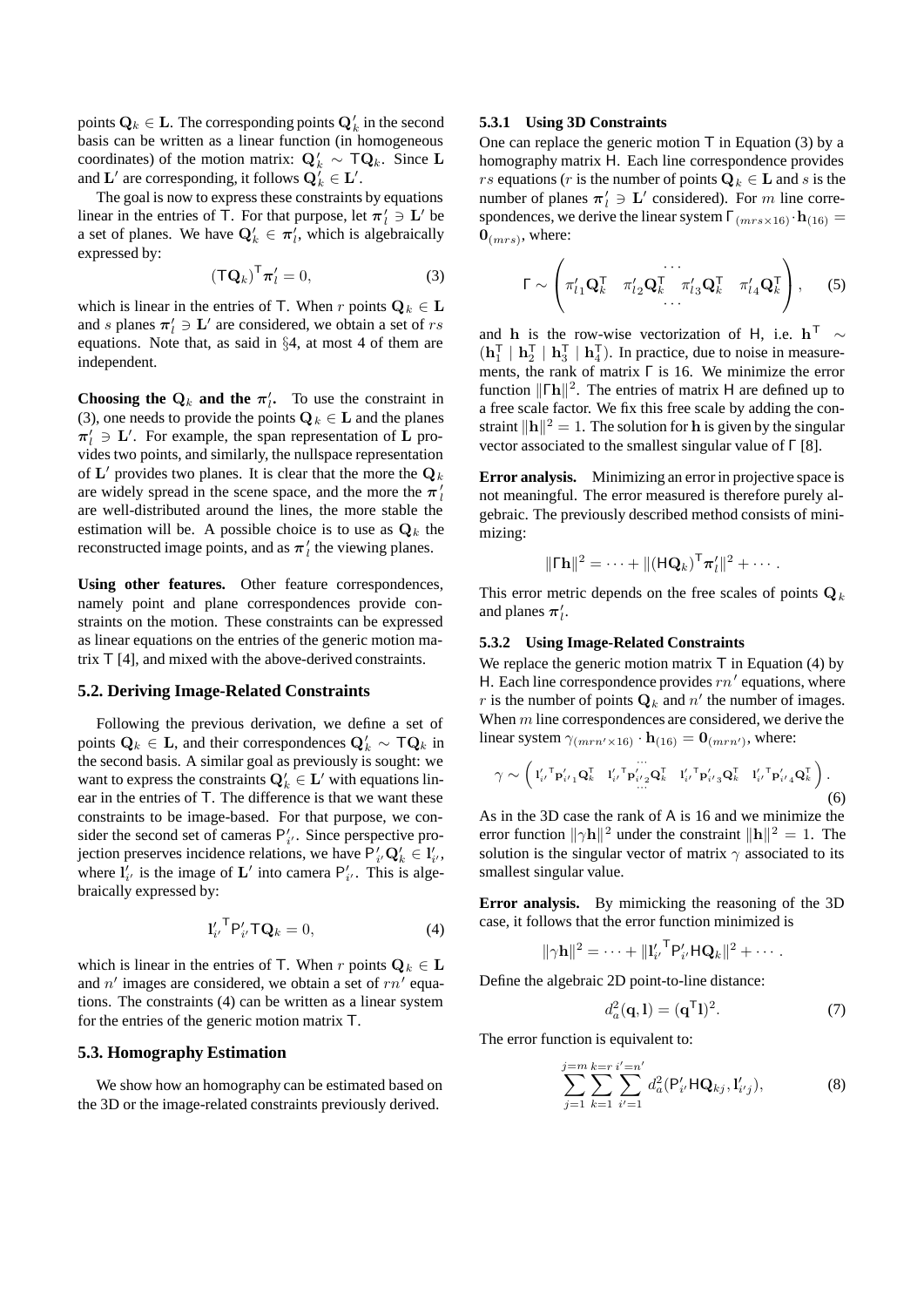where  $\mathbf{Q}_{kj} \in \mathbf{L}_j$  and  $\mathbf{l}'_{i'j}$  is the image of  $\mathbf{L}'_j$  on camera<br>  $\mathbf{P}'$  This error function is not physically meaningful since  $P'_{i'}$ . This error function is not physically meaningful since the algebraic distance is biased compared to the Euclidean distance. In particular, it depends upon the homogeneous scale of its arguments.

#### **5.4. Affinity Estimation**

We show how to estimate an affinity based on the 3D or image-related constraints previously derived. Contrarily to the homography estimation the use of 3D constraints is physically meaningful.

#### **5.4.1 Using 3D Constraints**

Let A be an affinity matrix as defined in Table 1. We replace the generic motion matrix T by A into Equation (3). Provided that the  $\mathbf{Q}^k$  are normalized such that  $\dot{Q}_4^k = 1$ , we simplify the fourth term of the equation as  $\pi'$ ,  $\overline{\mathbf{Q}}_4^T \mathbf{a}_4 - \pi'$ simplify the fourth term of the equation as  $\pi'_{l4} \mathbf{Q}_k^T \mathbf{a}_4 = \pi'_{l4}$ .<br>This leads to: This leads to:

$$
\pi'_{l1}\mathbf{Q}_k^{\mathsf{T}}\mathbf{a}_1 + \pi'_{l2}\mathbf{Q}_k^{\mathsf{T}}\mathbf{a}_2 + \pi'_{l3}\mathbf{Q}_k^{\mathsf{T}}\mathbf{a}_3 = -\pi'_{l4}.
$$

Each line correspondence provides  $rs$  equations. Given  $m$  line correspondences, we form the linear system  $\Phi_{(mrs\times12)} \cdot \mathbf{a}_{(12)} = \mathbf{\Delta}_{(mrs)}$ , where:

$$
\Phi = \begin{pmatrix} \pi'_{l1} \mathbf{Q}_k^{\mathsf{T}} & \pi'_{l2} \mathbf{Q}_k^{\mathsf{T}} & \pi'_{l3} \mathbf{Q}_k^{\mathsf{T}} \end{pmatrix} \text{ and } \boldsymbol{\Delta} = \begin{pmatrix} \dots \\ -\pi'_{l4} \\ \dots \end{pmatrix}
$$

The 12-vector **a** is the row-wise vectorization of the 3 leading rows of A, i.e.  $\mathbf{a}^\text{T} \sim (\mathbf{a}_1^\text{T} | \mathbf{a}_2^\text{T} | \mathbf{a}_3^\text{T})$ . In practice, due to noise in measurements, the solution is not exact. We compute the least squares solution minimizing  $\|\Phi\mathbf{a} - \mathbf{\Delta}\|^2$ ,<br>through the pseudo-inverse of  $\Phi$ through the pseudo-inverse of Φ.

**Error analysis.** As we did for the projective case, we derive the error measure associated to the above-described algorithm, as follows:

$$
\|\Phi \mathbf{a} - \mathbf{\Delta}\|^2 = \cdots + \|(\mathbf{A} \mathbf{Q}_k)^{\mathsf{T}} \boldsymbol{\pi}'_l\|^2 + \cdots
$$

This expression is similar to that obtained for the estimation of an homography. However, provided that some normalization constraints are satisfied by the data, this error function is physically meaningful. Indeed, each term can be interpreted as the squared orthogonal (Euclidean) point-toplane distance. The normalization constraints are  $\overline{Q_4^k} = 1$ , as already required above, and  $\pi_{l_1}^{l_2} + \pi_{l_2}^{l_2} + \pi_{l_3}^{l_3} = 1$ .

#### **5.4.2 Using Image-Related Constraints**

We replace the generic motion matrix  $T$  in Equation (4) by A. Similarly to the 3D case, we assume  $Q_4^k = 1$ , which allows to simplify the fourth term of the equation as  $\mathbf{l}'_{i'}^{\mathsf{T}} \mathbf{p}'_{i'4} \mathbf{Q}_{k}^{\mathsf{T}} \mathbf{a}_{4} = \mathbf{l}'_{i'}^{\mathsf{T}} \mathbf{p}'_{i'4}$ . This leads to:

$$
{l'_{i'}{}^{\mathsf{T}} \mathbf{p}'_{i'1} \mathbf{Q}_k^{\mathsf{T}} \mathbf{a}_1 + {l'_{i'}{}^{\mathsf{T}} \mathbf{p}'_{i'2} \mathbf{Q}_k^{\mathsf{T}} \mathbf{a}_2 + {l'_{i'}{}^{\mathsf{T}} \mathbf{p}'_{i'3} \mathbf{Q}_k^{\mathsf{T}} \mathbf{a}_3} = - {l'_{i'}{}^{\mathsf{T}} \mathbf{p}'_{i'4}}.
$$

Each line correspondence provides  $rn'$  equations. Given  $m$  line correspondences, we form the linear system  $\phi_{(mrn' \times 12)} \cdot \mathbf{a}_{(12)} = \delta_{(mrn')}$ , where:

$$
\phi = \left( \mathbf{l}'_{i'} \mathbf{P}'_{i'1} \mathbf{Q}_k^{\mathsf{T}} \quad \mathbf{l}'_{i'} \mathbf{P}'_{i'2} \mathbf{Q}_k^{\mathsf{T}} \quad \mathbf{l}'_{i'} \mathbf{P}'_{i'3} \mathbf{Q}_k^{\mathsf{T}} \right) \tag{9}
$$
\n
$$
\text{and } \delta = \left( \begin{array}{c} \cdots \\ -\mathbf{l}'_{i'} \mathbf{P}'_{i'4} \\ \cdots \end{array} \right).
$$

As in the 3D case, due to noise, the solution is not exact. We minimize the error function  $\|\phi \mathbf{a} - \delta\|^2$ . The solution is obtained using the pseudo inverse of matrix  $\phi$ obtained using the pseudo inverse of matrix  $\phi$ .

**Error analysis.** We follow the same reasoning as for the estimation of an homography based on the image-related constraints, see §5.3.2. We obtain the same result, i.e. the error function is given by Equation (8). This is a sum of squared algebraic distances between reprojected points and measured images lines. Contrarily to the 3D case, the error function is not physically meaningful, for the reasons explained in §5.3.2.

### **5.5. Similarity and Rigidity Estimation**

This case is different from the previously-studied affinity and homography cases, in that the motion that will be recovered includes a rotation matrix, see matrices S and D in Table 1. Hence, non-linear constraints must hold, namely the orthonormality of the rotation matrix. Such constraints are not trivial to handle.

### **5.5.1 Solution For** m ≥ 3 **Line Correspondences**

One possibility is to compute an affinity using one of the previously given methods. The leading  $(3 \times 3)$  block A can then be corrected to be a rotation matrix (up to scale in the similarity case), as follows. Let  $\bar{A} = \text{Udiag}(\sigma_1, \sigma_2, \sigma_3)\mathsf{V}^\mathsf{T}$ be a singular value decomposition of  $\overline{A}$ . The scale factor is given by  $s = (\sigma_1 + \sigma_2 + \sigma_3)/3$ . The rotation is given by  $R = UV<sup>T</sup>$ . This correction guarantees that sR is the closest scaled rotation matrix to  $\overline{A}$ , in the sense of the Frobenius norm.

Note that three line correspondences are necessary to compute the affinity, one more than the minimum number in the similarity and rigidity cases (see Table 2).

#### **5.5.2 Solution For** m ≥ 2 **Line Correspondences**

The idea is to use the direction of lines to compute the rotational part of the transformation. We consider the 3D line similarity matrix  $\widetilde{S}$  relating the Plücker coordinates of corresponding lines by:

$$
\lambda_j \mathbf{L}'_j = \widetilde{\mathbf{S}} \mathbf{L}_j,\tag{10}
$$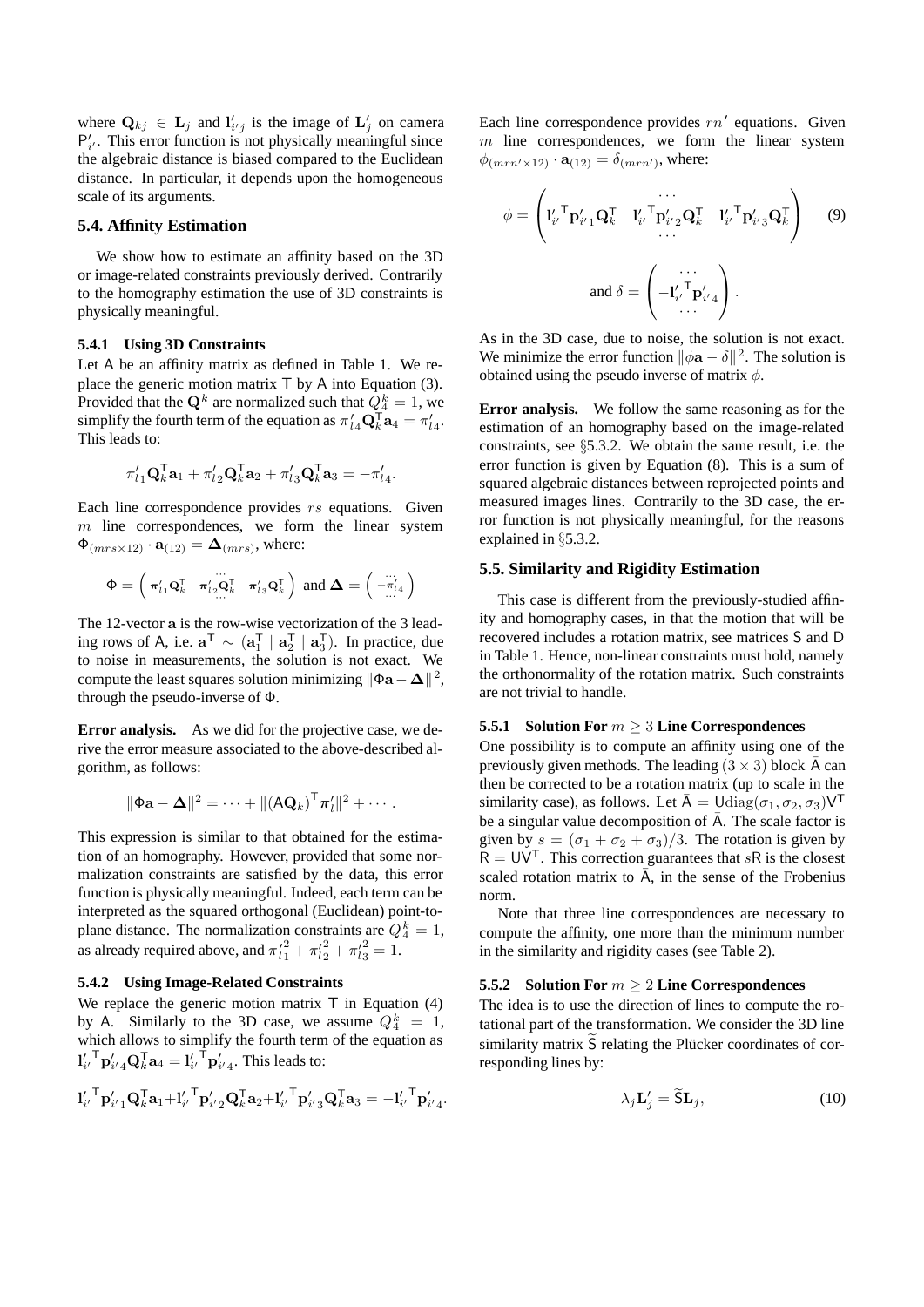where  $\lambda_j$  is a non-zero scale factor and  $\widetilde{S} \sim \begin{pmatrix} sR & [\mathbf{t}] \times R \\ 0_{(3 \times 3)} & R \end{pmatrix}$  $0_{(3\times3)}$  R . By expanding Equation (10), we obtain:

$$
\lambda_j \mathbf{a}'_j = s \mathsf{R} \mathbf{a}_j + [\mathbf{t}] \times \mathsf{R} \mathbf{b}_j \tag{11}
$$

$$
\lambda_j \mathbf{b}'_j = \mathbf{R} \mathbf{b}_j. \tag{12}
$$

**Computing** R **and the**  $\lambda_i$ . We compute the rotation by using only the directional part of the lines, contained in the bottom 3-vector of the Plücker coordinates. The corresponding Equation (12) shows that indeed, the transformation from  $\mathbf{b}_j$  to  $\mathbf{b}'_j$  is not affected by the scale and the trans-<br>lation. By taking the norm of each side of Equation (12) lation. By taking the norm of each side of Equation (12), we obtain  $\|\lambda_j \mathbf{b}_j'\| = \|\mathbf{R} \mathbf{b}_j\|$ , which allows to compute the magnitude of the  $\lambda_j$  as  $\|\lambda_j\| = \|\mathbf{b}_j\|/\|\mathbf{b}_j'\|$ . Note that  $\|\mathbf{b}_j\|$ magnitude of the  $\lambda_j$  as  $|\lambda_j| = ||\mathbf{b}_j||/||\mathbf{b}_j'||$ . Note that  $||\mathbf{b}_j||$  (or equivalently  $||\mathbf{b}'||$ ) is zero if and only if the correspond-(or equivalently  $\|\mathbf{b}'_j\|$ ) is zero if and only if the correspond-<br>ing line lies on the plane at infinity. Since only the magniing line lies on the plane at infinity. Since only the magnitude of  $\lambda_j$  is determined,  $\mathbf{L}_j$  and  $\mathbf{L}'_j$  need to be normalized<br>so that all the direction vectors **b** and **b**', lie on the same so that all the direction vectors  $\mathbf{b}_j$  and  $\mathbf{b}'_j$  lie on the same<br>side of the unit sphere. To compute the rotation, we wish to side of the unit sphere. To compute the rotation, we wish to minimize:

$$
\sum_{j=1}^{j=m} d^2(\mathbf{b}'_j, \mathbf{R}\mathbf{b}_j),\tag{13}
$$

where  $d$  is the Euclidean distance. In [11], the author demonstrates that the solution to this problem is given by the closest orthonormal matrix to  $M_{(3\times3)} = \sum_{j=1}^{j=m} b_j' b_j^{\mathsf{T}}$ . Let  $M = U\Sigma V^{T}$  be a singular value decomposition of matrix M, then  $R = UV^T$  gives the required solution.

**Computing t and** <sup>s</sup>**.** Consider Equation (11). It can be transformed into the linear system  $E_{(3m \times 4)} \cdot \mathbf{f}_{(4)} = \mathbf{g}_{(3m)}$ , where:

$$
\mathsf{E} = \left( \mathsf{R} \mathbf{a}_{j} \left[ \begin{matrix} \mathsf{R} \mathbf{b}_{j} \end{matrix} \right]_{\times}^{\mathsf{T}} \right), \quad \mathbf{f} = \begin{pmatrix} s \\ \mathbf{t} \end{pmatrix} \text{ and } \mathbf{g} = \begin{pmatrix} \dots \\ \lambda_{j} \mathbf{a}_{j}' \end{pmatrix}.
$$

We compute the solution that minimizes  $\|\mathsf{E}\mathbf{f} - \mathbf{g}\|^2$  through the pseudo-inverse of matrix  $\mathsf{F}$ the pseudo-inverse of matrix E.

**Error analysis.** The error functions considered in the two parts of this algorithm are not meaningful since 3D lines are used directly (as said in the introduction, there does not exist a physically meaningful metric between 3D lines in the general case). For example, in the first part of the algorithm, we minimize the error function (13), which is not physically meaningful in the sense that line directions, i.e. points lying at infinity, are compared. This method is useful in the minimal case, i.e. when two line correspondences only are avaible. It can used e.g. to bootstrap a random samplingbased robust estimator such as RANSAC [7]. The method also has the advantage that the orthogonality constraints are enforced directly and not afterwards. However, when three line correspondences or more are available, the experimental results indicate that the method of §5.5.1 is superior.

### **6. Non-Linear Estimators**

Most of the above-proposed linear estimators are not based on physically meaningful error functions. For that reason, we propose several physically meaningful error functions.

### **6.1. Distances in One Set of Images**

The error function (8) is based on an algebraic 2D pointto-line distance. We replace the algebraic distance by the orthonormal (Euclidean) point-to-line distance defined by  $d_{\perp}^2(\mathbf{q}, \mathbf{l}) = \frac{(\mathbf{q}^T \mathbf{l})^2}{q_3^2(l_1^2 + l_2^2)}$ . This yields the following error function:  $\sum^{j=m}$  $k=r$  $\sum_{n=1}^{n}$ 

 $j=1$  $\sum$  $k=1$  $i'=1$  $d_{\perp}^{2} (P'_{i'} \mathsf{T} \mathbf{Q}_{kj}, \mathbf{l}'_{i'j}).$  (14)

We propose two effective methods to minimize it.

### **6.1.1 Levenberg-Marquardt Optimization**

The error function  $(14)$  is a non-linear least squares function. We use a Newton-type algorithm, namely Levenberg-Marquardt, see e.g. [8] to minimize it over the motion parameters.

#### **6.1.2 Quasi-Linear Optimization**

Consider the error functions (8) and (14). The former can be minimized linearly, while the latter needs non-linear optimization. They are respectively based on the algebraic distance  $d_a$  and the Euclidean distance  $d_{\perp}$ , that can be related by  $w^2 d_{\perp}^2(\mathbf{q}, \mathbf{l}) = d_a^2(\mathbf{q}, \mathbf{l})$ , where the weight factor w is given by  $w^2 = a^2(l^2 + l^2)$ . Since the lines considered in given by  $w^2 = q_3^2(l_1^2 + l_2^2)$ . Since the lines considered in Equations (8,14) are a priori known, they can be normalized such that  $l_1^2 + l_2^2 = 1$ . We obtain therefore:

$$
w_{i'kj}^2 = \mathbf{p}_{i'3}^{\prime \text{T}} \mathbf{T} \mathbf{Q}_{kj}, \qquad (15)
$$

where  $\mathbf{p}'_i$ <sup>T</sup> is the third row of matrix  $\mathbf{P}'_i$ . Such weight factors encapsulate the hige of the linear versus the non-linear tors encapsulate the bias of the linear versus the non-linear method. The fact that they depend upon the unknown motion matrix T suggests the following iterative scheme:

- 1. *Initialization:* set  $w_{i'kj} = 1$ ,  $\forall i' \forall k \forall j$ , and form the linear system  $\gamma$  from Equation (6) for the projective case or  $\lambda$ ,  $\delta$  from Equation (9) for the other cases.
- 2. *Estimation:* estimate the motion matrix by solving the linear system, using the appropriate method (see §§5.3.2 and 5.4.2 for the projective and the other cases respectively). If necessary (i.e. in the metric and Euclidean cases), correct the recovered matrix to enforce the orthonormality constraints (see  $\S 5.5.1$ ).
- 3. *Bias-correction:* use the computed motion to estimate the weights  $w_{i'jk}$  from Equation (15) and reweight the linear system considered.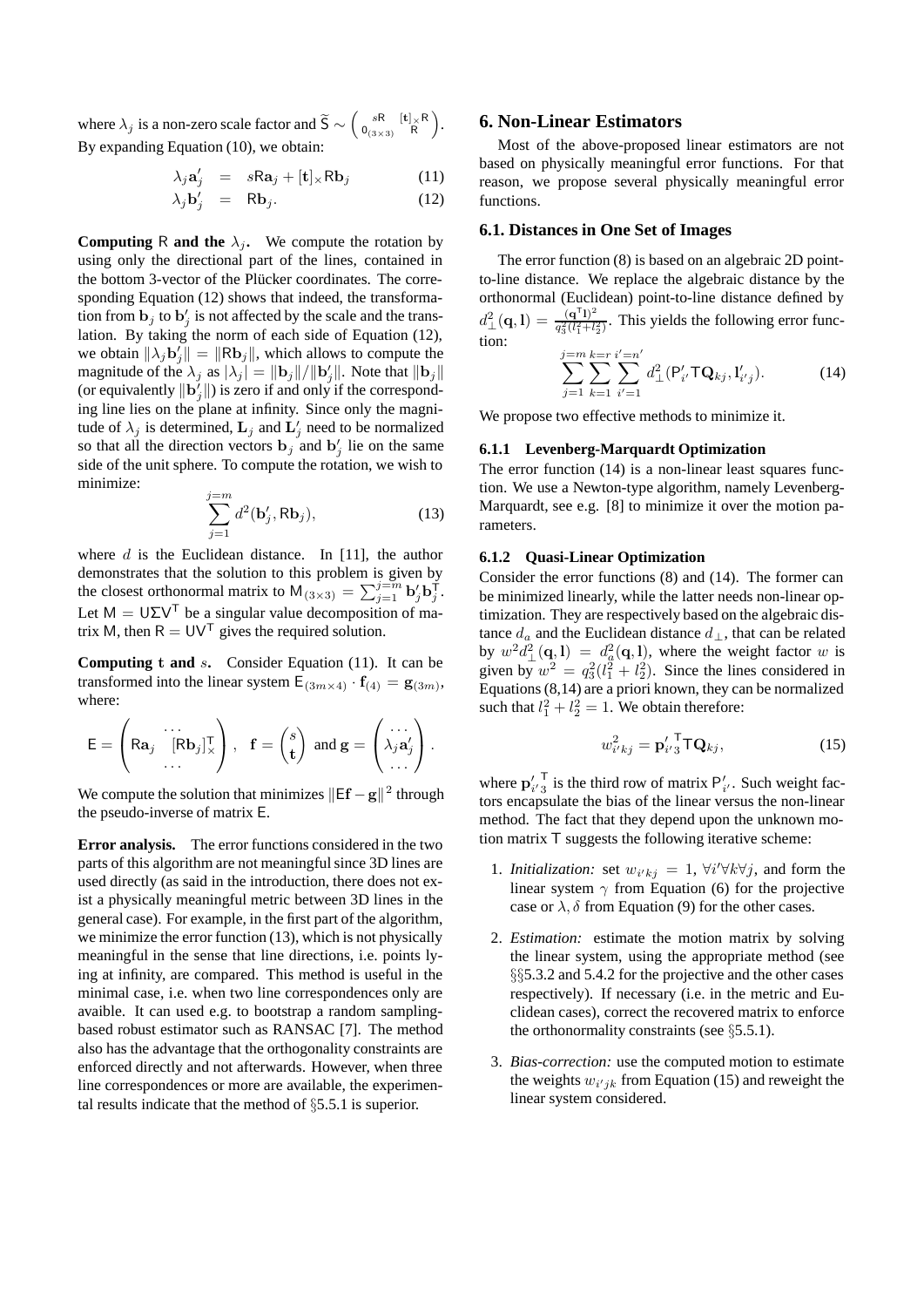4. *Iteration:* iterate steps 2 and 3 until convergence (see main text).

Convergence is determined by thresholding the difference between two consecutive errors. It is reached in typically 3 to 5 iterations.

#### **6.2. Distances in Both Sets of Images**

The error function in (14) is not symmetric in that the two sets of images do not play the same role. We propose a similar error function, but expressed in a symmetric manner, as follows:

$$
\sum_{j=1}^{j=m} \sum_{k=1}^{k=r} \left( \sum_{i'=1}^{i'=n'} d_{\perp}^2 (\mathbf{P}'_{i'} \mathbf{T} \mathbf{Q}_{kj}, \mathbf{I}'_{i'j}) + \sum_{i=1}^{i=n} d_{\perp}^2 (\mathbf{P}_i \mathbf{T}^{-1} \mathbf{Q}'_{kj}, \mathbf{I}_{ij}) \right), \quad (16)
$$

where the  $P_i$ ,  $i \in \{1, ..., n\}$  are the projection matrices related to the first set of cameras, points  $\mathbf{Q}'_{kj} \in \mathbf{L}'_j$  and  $\mathbf{l}_{ij}$  is the image of **L**, in camera **P**. is the image of  $L_j$  in camera  $P_i$ .

We propose to minimize this non-linear least-squares error function as in the previous case, using the Levenberg-Marquardt algorithm.

### **6.3. Maximum Likelihood Estimation**

We derive the error function corresponding to the maximum likelihood estimator. Contrarily to previously given methods, the optimization must be conducted over both the motion parameters and corrected line positions, that perfectly match through the recovered motion.

To derive the maximum likelihood estimator, we make the following assumptions. First, we assume that each measured image line,  $\mathbf{l}_{ij}$  in the first set of images or  $\mathbf{l}'_{i'j}$  in the second set has been obtained as the best fit to a set of two second set, has been obtained as the best fit to a set of two or more points. This is the case when the user specifies the end-points of the line, or when the line is automatically detected, as in e.g. [2]. In [10, p.393], it is shown that the best fit to a set of multiple points can be brought back to the two point case. Without loss of generality, we denote  $x_{ij}$  and  $y_{ij}$  the two points defining  $l_{ij}$ . A similar notation holds for the points corresponding to  $\mathbf{l}'_{i'j}$ .<br>
Second we assume that the

Second, we assume that the position of these points is corrupted from their underlying true position by an additive Gaussian noise. We assume that this noise is i.i.d. (identically and independently distributed).

Under these assumptions, the maximum likelihood error function is obtained as follows. Let  $\hat{\mathbf{L}}_i$  be the corrected lines, expressed in the first basis. These lines are reprojected into the first and the second set of images. The sum of squared orthogonal distances between these reprojected lines and the corresponding image points is minimized, both over corrected line positions and the motion parameters. More formally, the optimization problem to be solved is:

$$
\min_{\mathbf{\tau}, \mathbf{\hat{L}}_1, \dots, \mathbf{\hat{L}}_m} \sum_{j=1}^{j=m} \left( \sum_{i=1}^{i=n} \left( d_{\perp}^2(\mathbf{x}_{ij}, \widetilde{\mathsf{P}}_i \widehat{\mathbf{L}}_j) + d_{\perp}^2(\mathbf{y}_{ij}, \widetilde{\mathsf{P}}_i \widehat{\mathbf{L}}_j) \right) + \right.
$$

$$
\sum_{i'=1}^{i'=n'} \left( d^2_{\perp}(\mathbf{x}'_{i'j}, \widetilde{P}'_{i'} \widetilde{T} \widehat{\mathbf{L}}_j) + d^2_{\perp}(\mathbf{y}_{i'j}, \widetilde{P}'_{i'} \widetilde{T} \widehat{\mathbf{L}}_j) \right) \right).
$$
 (17)

In this equation, notations  $P_i$  and  $P'_i$  designate the perspective projection matrices for Plücker line coordinates, see Equation (1), associated to  $P_i$  and  $P'_{i'}$  respectively. Notation  $\tilde{T}$  is the 3D line motion matrix associated to T, see Equation (2).

Non-linear optimization over 3D lines is not trivial. We optimize two image lines representing each 3D line, as suggested in [10, p.386]. The Levenberg-Marquardt algorithm is used to conduct the optimization.

### **7. Experimental Results**

#### **7.1. Simulated Data**

Our experimental setup consists of two sets of  $n = n'$ 5 cameras observing 3D lines randomly chosen inside a sphere. To simulate realistic images, we fix the focal length of the cameras to 1000 (expressed in number of pixels). Note that this information is not used in the rest of the experiments. The end-points of all lines are projeted in all views, where their positions are corrupted by an additive Gaussian noise. The camera matrices are set in the coordinate frame defined by the first camera of each set. The lines of each set of cameras are independently reconstructed by minimizing their reprojection error. As said previously, camera calibration is not used. The reconstructions are therefore expressed in projective space. We vary separately the parameters of this setup to assess and compare the quality of the proposed estimators to existing ones on various scene configurations.

We briefly describe the 10 compared methods.

Method PTS LIN 3D and PTS NLIN 2D SYM, [4] are based on point correspondences. The former consists in a linear estimation of the motion parameters, based on a 3D algebraic error between points transferred from the first basis to the second one. The latter consists in a nonlinear minimization of the discrepancy between reprojected points, transferred between bases and reprojected onto the original images.

Methods 3DLMM LIN 3D and 3DLMM NLIN 2D based on the 3D line motion matrix are described in §3.

For methods LIN 3D, LIN 2D, NLIN 2D, QLIN 2D, NLIN 2D SYM and MLE, the reader is referred to, respectively, §§5.3.1, 5.3.2, 6.1.1, 6.1.2, 6.2 and 6.3.

Non-linear estimators are initialized with the result given by LIN 2D. Note that image point and line coordinates are standardized, such that the image corners lie at  $(\pm 1, \pm 1, 1)^{\mathsf{T}}$ .

We assess the quality of an estimated motion by measuring its *estimation error*, as described in [10, p.117]. The idea is to correct the reconstructed lines so that they perfectly satisfy the recovered motion. The reprojection er-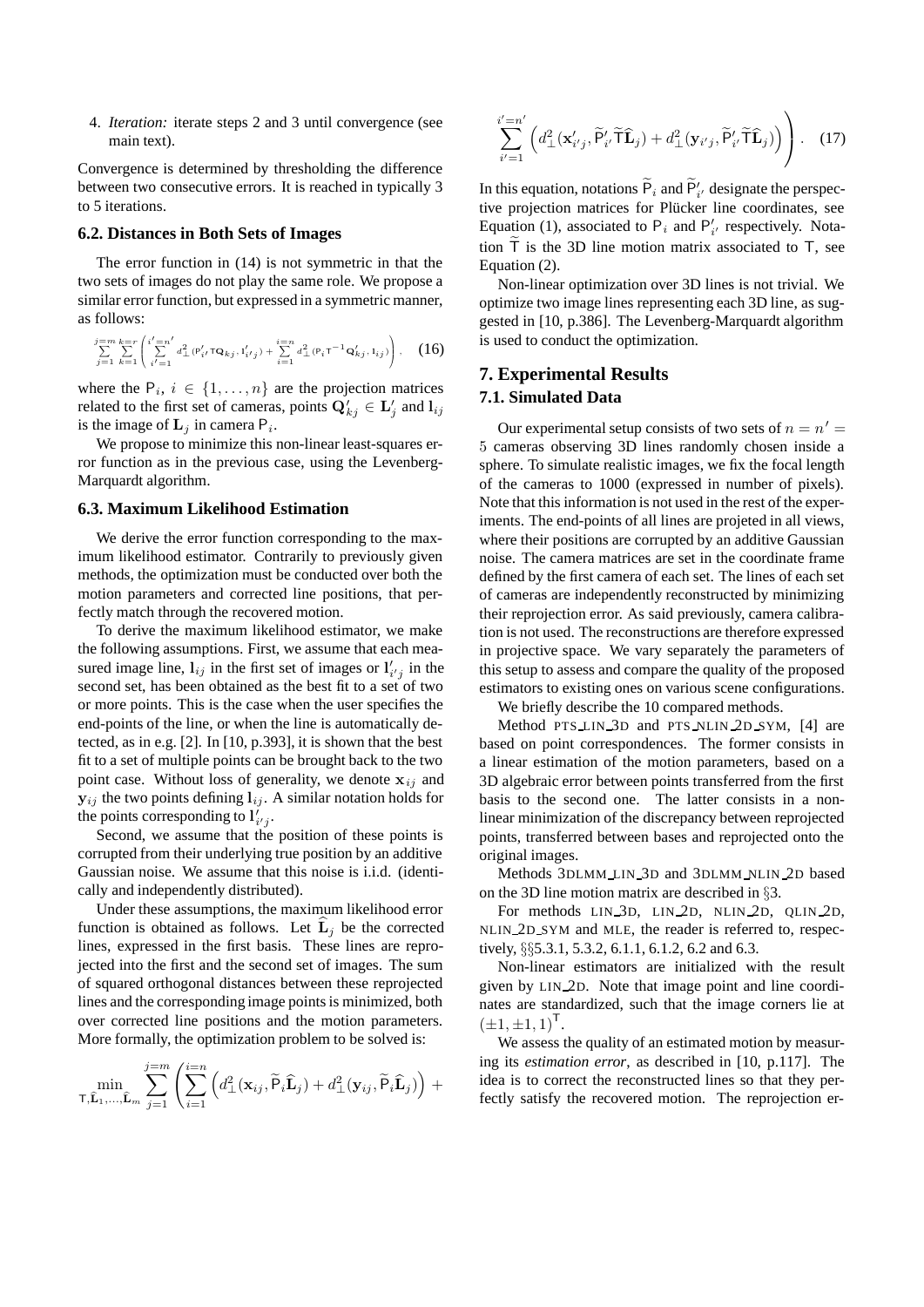

Figure 2. Estimation error for different methods when varying the variance of added noise on image points.

ror, see Equation (17), as minimized by the maximum likelihood estimator, gives the estimation error. This quality measure reflects how much the error in the data has been reduced by estimating the underlying motion parameters. The framework of [10, p.117] provides the associated theoretical lower bound.

The first experiment is based on varying the variance of added noise on image point position, from 0 to 2 pixels. Note that a 2 pixel error is more than should occur with a careful positionning of lines on real images, in particular when lines are fitted to several points. The number of line correspondences used in this experiment is  $m = 50$ . We observe in Figure 2 that the estimation error degrades gracefully as the added noise level on the image points increases. This is true for all tested methods.

The second experiment is based on changing the number  $m$  of simulated lines, from 5 to 105. Note that, as stated in §4, 5 is the minimum number of line correspondences for projective motion estimation. On the other hand, 20-100 is a number of lines that one might expect to observe in real images, depending on the scene considered. We observe in Figure 3 that most methods do not reduce the estimation error beyond a number of 50 line correspondences. This is not true for methods based on a 3D error function, which seem to stabilize their results only beyond 90 line correspondences.

The following remarks hold for both experiments.

- LIN\_3D, 3DLMM\_LIN\_3D and PTS\_LIN\_3D are highly sensitive to noise and should not be used.
- LIN\_2D provides results reliable enough to initialize subsequent non-linear estimators. It is simple to implement and runs with minimal and redundent data. It



Figure 3. Estimation error for different methods when varying the number of simulated line correspondences.

is therefore well-suited to bootstrap random samplingbased estimators, such as RANSAC [7].

- OLIN<sub>2D</sub>, NLIN<sub>2D</sub> and 3DLMM\_NLIN<sub>2D</sub>, give very similar results. Note that method QLIN 2D is implemented as a reweighting loop over LIN 2D.
- PTS\_NLIN\_2D\_SYM, NLIN\_2D\_SYM and MLE give slightly different results. When computational cost is relevant, NLIN 2D SYM should be preferred.

## **7.2. Real Data**

We consider the two sets of respectively 4 and 5 images and 40 and 45 line correspondences from which samples are shown in Figure 1. We reconstruct the cameras and the lines in metric space and apply our algorithms to align the two reconstructions, using 21 line correspondences. Note that these correspondences are closely located in space, thereby making the alignment task unstable.

Figures 1 and 4 (a) show the initial reconstructions, i.e. before alignment. Figure 4 (b) shows the result obtained using the algorithm of §5.5.2, based on an algebraic error function. Figures 4 (c) and 5 show the result obtained using the algorithm of §5.5.1, based on a physically meaningful error function.

The results given by the latter algorithm are clearly much better. The reprojection errors (in the second set of images) are respectively 15.3 and 3.7 pixels.

## **8. Conclusions**

We tackled the problem of motion computation from 3D line correspondences. We analysed the minimal cases and gave linear methods for various spaces. Error functions expressed in 3D or image-based are considered. Several